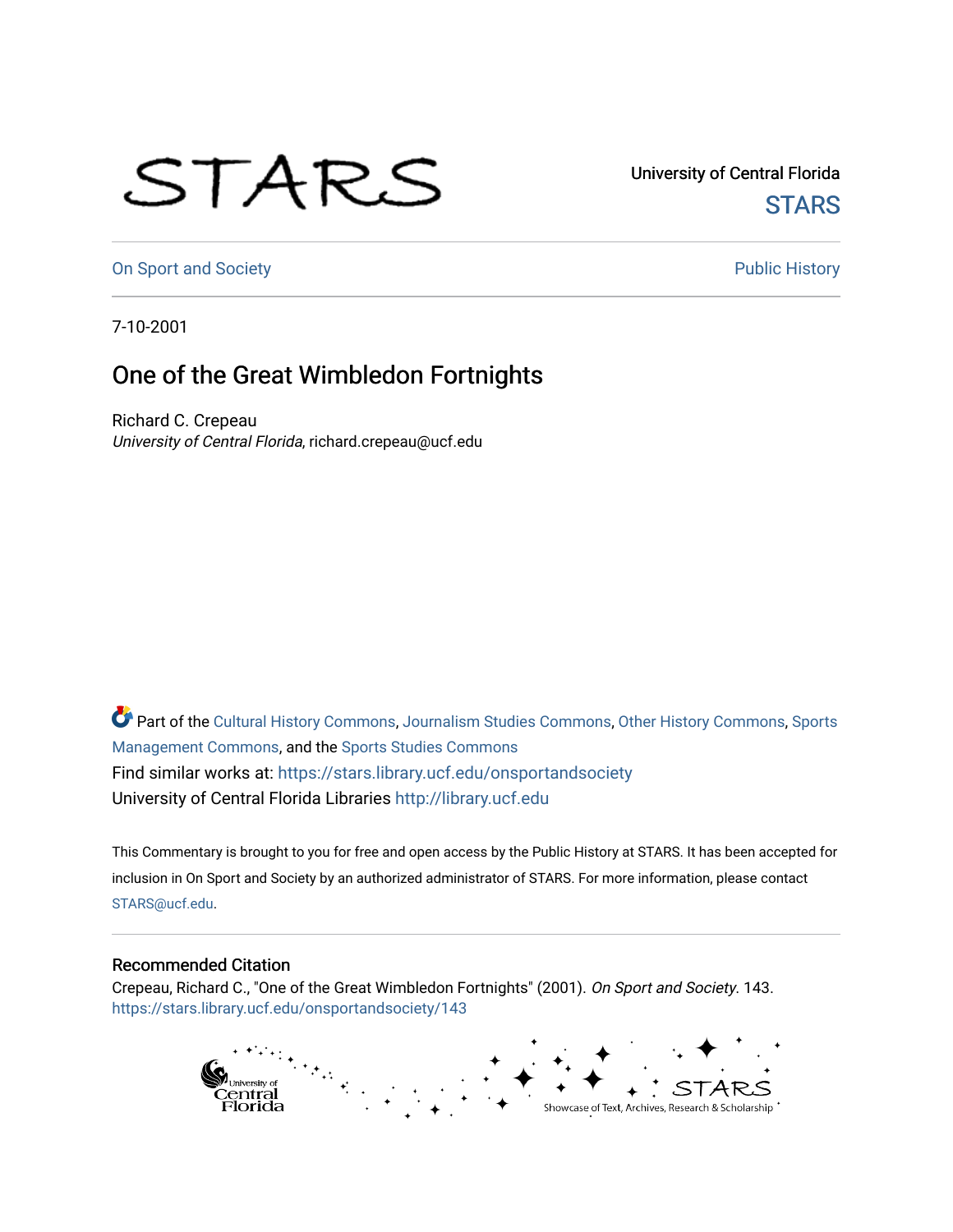## SPORT AND SOCIETY FOR H-ARETE JULY 10, 2001

To paraphrase Joaquin Andujar, sport can be summarized in just one word, "You never know."

You never know when one of those great sport stories and great sports events will jump out at you. On Monday one did. Breakfast at Wimbledon on the extra day turned into one of the great Wimbledon Finals ever. Center court at the All-England Tennis Club showed us why sport is so compelling and why in the end the game still is the thing.

The improbable victory in the Gentleman's Final by Goran Ivanisevic was a great way to begin a week and a great way to end the fortnight plus. The fact that Ivanisevic was even in the tournament was a story, as the officials of the All-England Club had given him a wild- card. Ranked 125<sup>th</sup> in the world Ivanisevic became only the second unseeded player to win the men's championship. Boris Becker was the first.

This was the fourth time the Croatian player had been a finalist and easily the time that he least expected to be there. In fact his career has been in free fall for the last three years. After making his way through the early rounds, Goran showed that he had regained his form by beating Greg Rusedski in the fourth round and Marat Safin, the fourth seed in the quarter-finals, riding his overpowering serve to victory.

Then came the first remarkable part of the Ivanisevic victory. The semi-final match against Tim Henman took place over three days. On Friday, having just dropped the third set 6-0 Ivanisevic seemed to have run out his string. Then shortly into the fourth set the rains came to his rescue. The match was suspended.

Saturday Henman and Ivanisevic were back on center court and between rain drops they did manage to complete just under an hour of play, finishing the fourth set and beginning the fifth. Ivanisevic won the fourth in a tiebreak and the two men were on serve in the fifth and final set when rain again intervened. Sunday it took Goran only fourteen minutes to finish the dream of Tim Henman and his fellow countrymen who were hoping that a Brit would win the men's championship for the first time in nearly seventy years.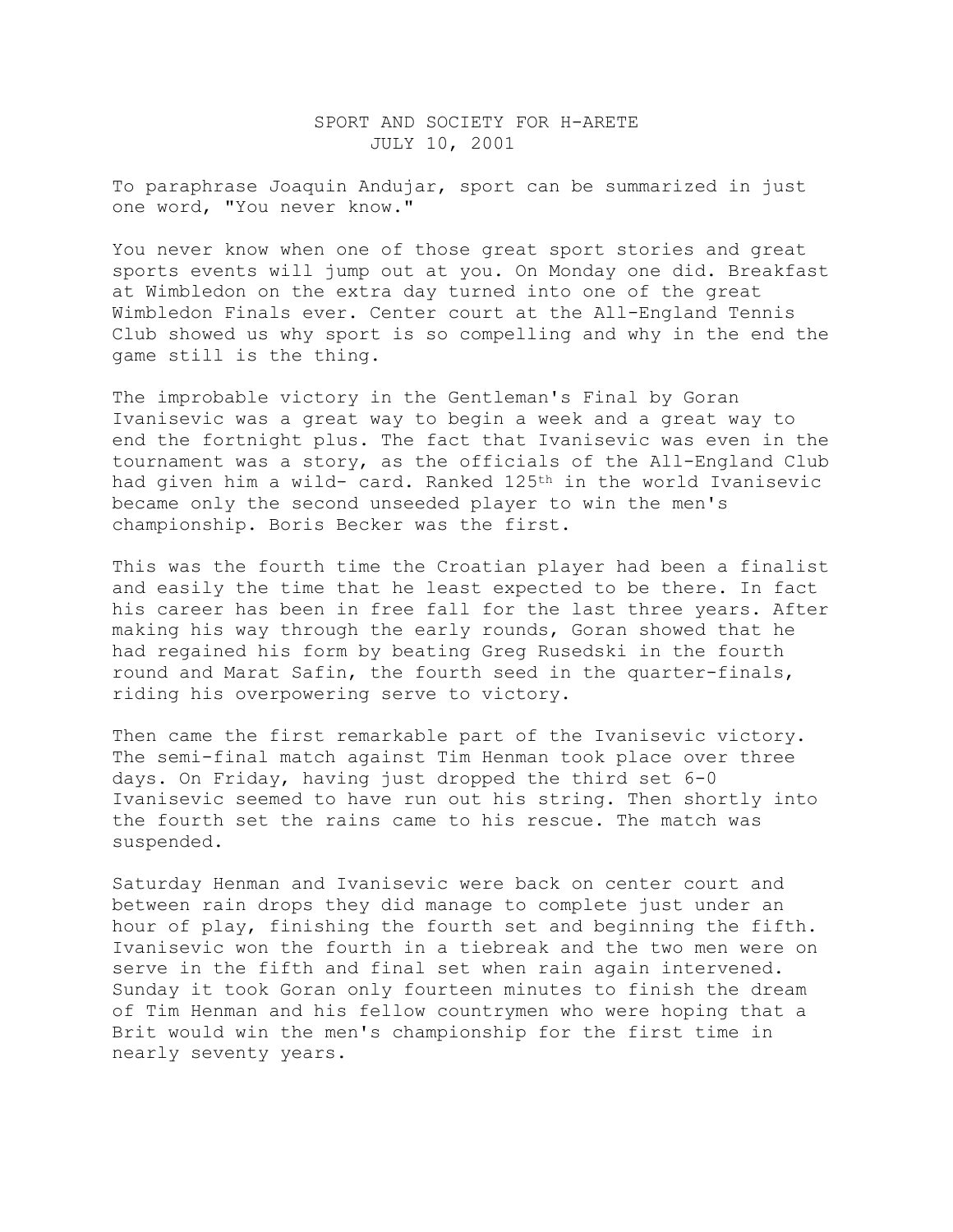Ivanisevic knew he had been saved on Friday. He attributed the rain to God, although it is not clear that the deity has all that much interest in the Wimbledon Championships. He is of course an Englishman, but then that's another story.

Meanwhile Patrick Rafter had been waiting to play the finals since Friday when he won a dramatic victory over Andre Agassi. Overnight on Sunday the Croatian and Australian populations of London, with many of the Aussies wearing marvelous costumes of yellow and green and carrying their inflatable kangaroos, lined up for tickets to cheer their national heroes on to victory.

When the fun began Monday at noon in London, and 7 a.m. EDT, it was soon apparent that this was going to be a wild day. The costumed crowd was vocal, Croatian and Australian flags were waving everywhere, the Aussies even sang "Waltzing Matilda" at one change over, and the tennis produced magnificent combinations of power and finesse.

Ivanisevic's serve was steadily accelerating through the match moving up through the upper 120's mph and then over 130 in the fifth set. Ivanisevic won the first set, Rafter the second by identical 6-3 scores. When Ivanisevic came back to take the third set at 6-3 it began to look like he had a leg up on Rafter.

The fourth set saw Rafter break Ivanisevic twice as the powerful serve betrayed the unseeded pretender to the crown. Rafter seemed hard as nails in winning 6-2. When the second break came on a controversial line call on serve Ivanisevic exploded kicking the ball, the net, and raging at the umpire. It looked like the wheels might be coming off. They did not as Ivanisevic regrouped and pulled himself together early in the fifth set.

And what a set it was. The tension mounted. No one could break through. At 4-4 the tension became excruciating. At 5-5 it got worse. At 6-6 it escalated further and at 7-7 it was beyond the pale.

Twice in the closing games both men faced the brink, down love-30, only to come back to hold serve. Several times both men faced break points and simply refused to break. The power of the will was on full display.

When it finally ended the exhausted crowd exploded and the exhausted players embraced. In Croatia crowds went into the streets and Goran's mother told a television interviewer she had